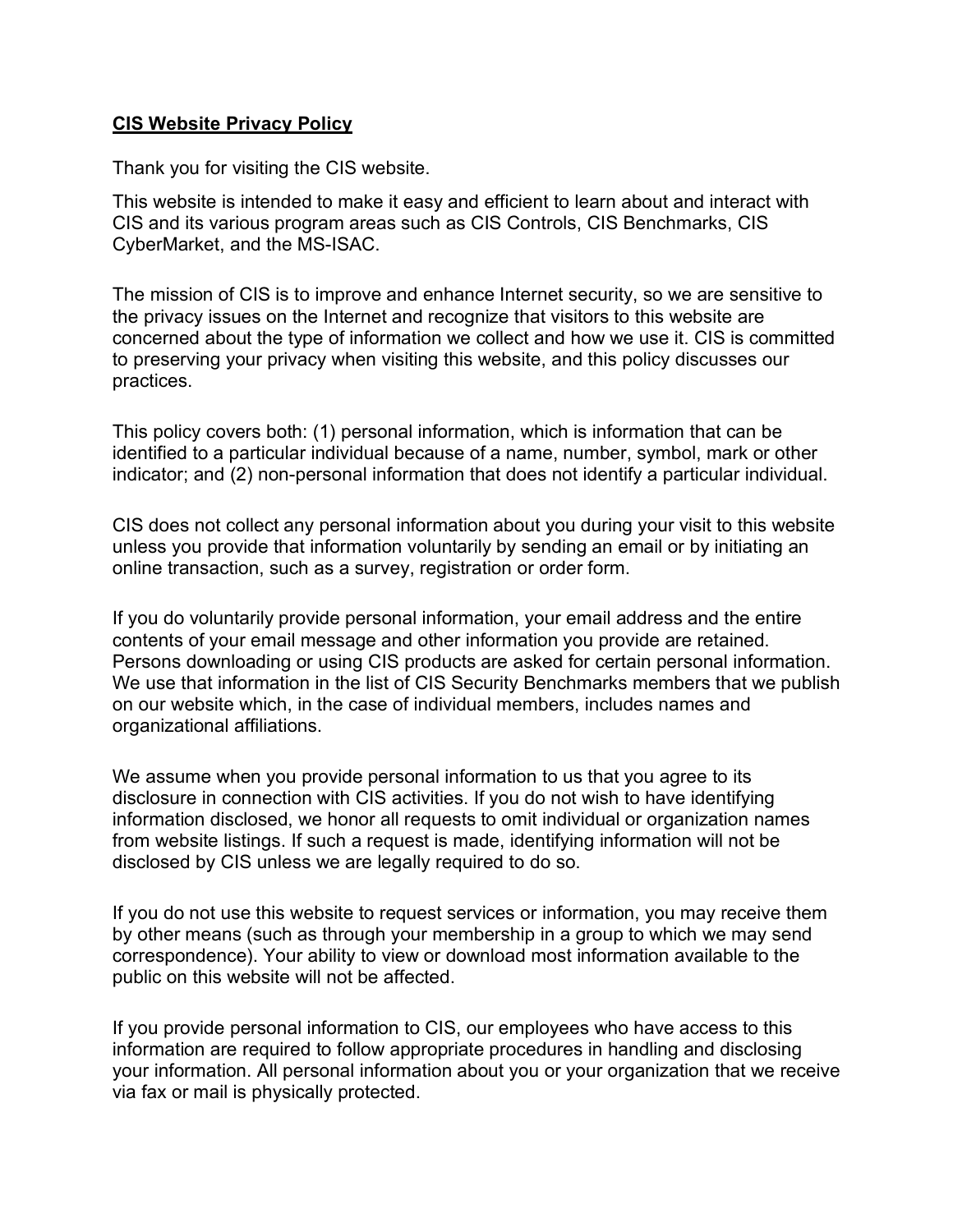In addition, CIS has implemented procedures to safeguard the integrity of its information technology assets, including but not limited to authentication, monitoring and auditing. These security measures have been integrated into the design, implementation and day-to-day operations of this website as part of our continuing commitment to the security of electronic content as well as the electronic transmission of information.

We do not sell or distribute email addresses or other personal information to others for their commercial use.

We also collect some information that is not considered to be personal information.

When visiting this website the following non-personal information about your visit is automatically collected and stored:

- The Internet Protocol (IP) address and domain name of your Internet service provider. The IP address is the numerical identifier assigned either to your Internet service provider or directly to your computer. It is used to direct information to your computer over the Internet.
- The URL (website address) of the website from which you linked to this site;
- The type of browser and operating system you use when you visit this site;
- The date and time when you visit this site;
- The webpage and services you access at this site;
- The forms that you download from this website.

We use non-personal information internally to find out how people use this website, to help us understand which types of information are of most interest to our visitors so that we can improve this website's content, to assess system performance and to identify problem areas. We do not sell or distribute this information to others for their commercial use.

We retain the information collected for a period of years and then destroy it.

# **Cookies**

Cookies are text files stored by your web browser in order to record information about you or your activities on a website. Using cookies for this purpose is a common, generally accepted practice on the Internet. We may use temporary cookies to enhance, customize, or enable your visit to this website. Temporary cookies do not contain personal information that can be used to identify you, do not compromise your privacy or security, and are erased when you close your browser.

Certain features on this website may require you to fill in a registration form used to personalize your user experience. Such features may store a persistent cookie on your computer's hard drive that is not deleted when you close your browser. A persistent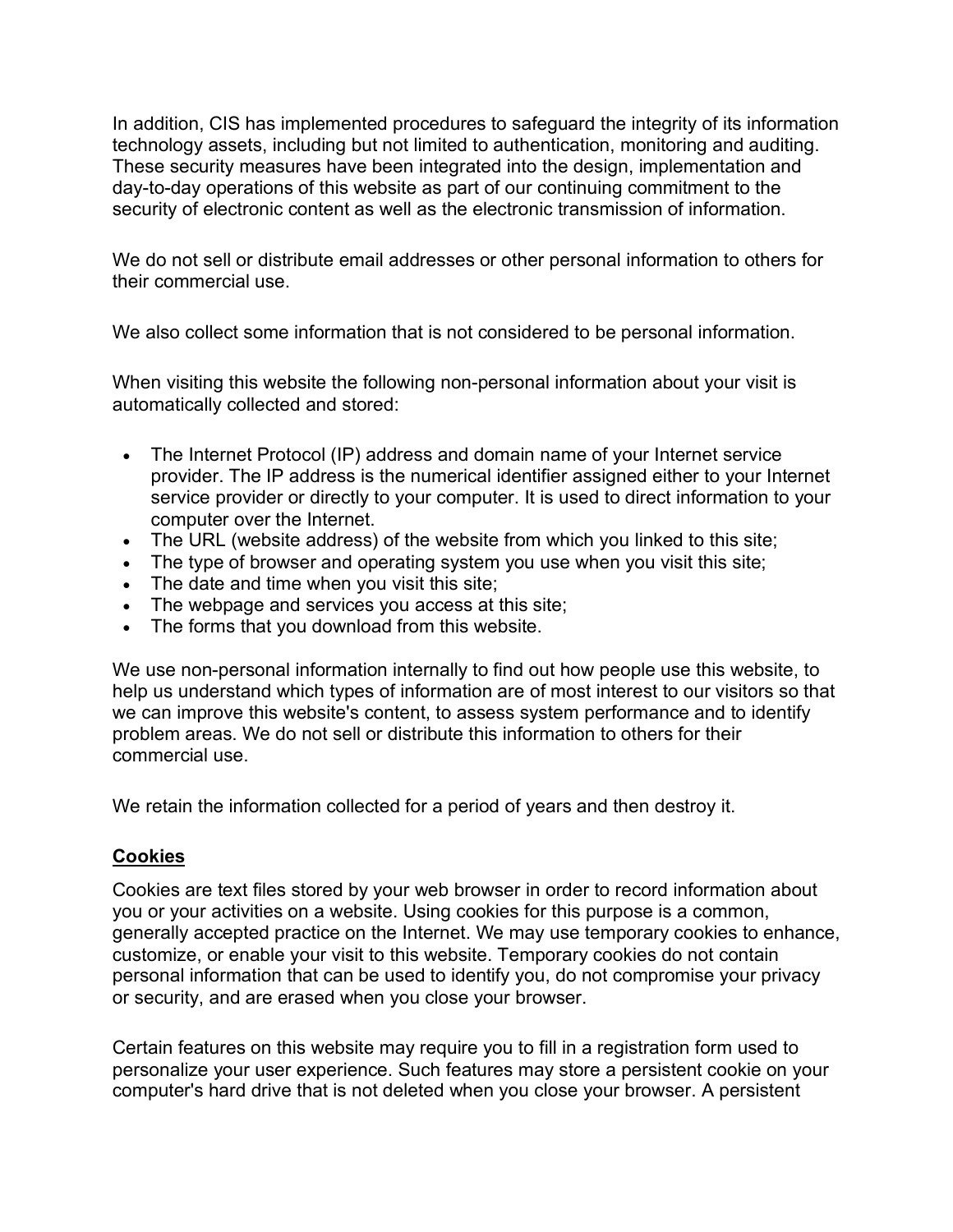cookie allows us to recognize you on your next visit and tailor your user experience to your needs and interests.

If the program you use to access this site is set to refuse new cookies or delete existing cookies, your ability to use some of the features on this website may be limited.

# **Information obtained by Google Analytics**

This website uses the Google Analytics web analysis service. Google Analytics stores a persistent cookie on your hard drive. The information in this cookie (including your IP address) is transmitted to Google and stored on Google servers. Google uses this information to anonymously analyze your use of the website, compile reports on your website activity for site operators, and provide other services related to your website activity and Internet usage. Google may transfer this information to third parties where required to do so by law or where those third parties process the information on Google's behalf. Google will not associate your IP address with any other data held by Google.

By using this website, you consent to Google's processing of data about you.

# **Other Websites**

This website may provide links to websites maintained by other organizations. A link to another website does not constitute an endorsement of the content, viewpoint, accuracy, opinions, policies, products or services of that other website. Once you navigate from this website to another site, you are subject to the terms and conditions of that site, including the provisions of its privacy policy.

# **Links to CIS Website**

We welcome links to the CIS website. Although we prefer that you link to our homepage, you may create links to specific pages within our website. Any individual or organization linking to CIS's website must comply with all applicable laws and with the following conditions:

Unless CIS specifically authorizes you to do so, you may not imply that CIS endorses you, your organization, or your products;

- You may not misrepresent your, or your organization's, relationship with CIS;
- You may not present false information about CIS;
- You may not link to the CIS website if your or your organization's website contains content that could be construed as distasteful, offensive or controversial, or is not appropriate for viewing by all age groups.
- CIS may change content on our site at any time, causing other organizations to have a broken or incorrect link.